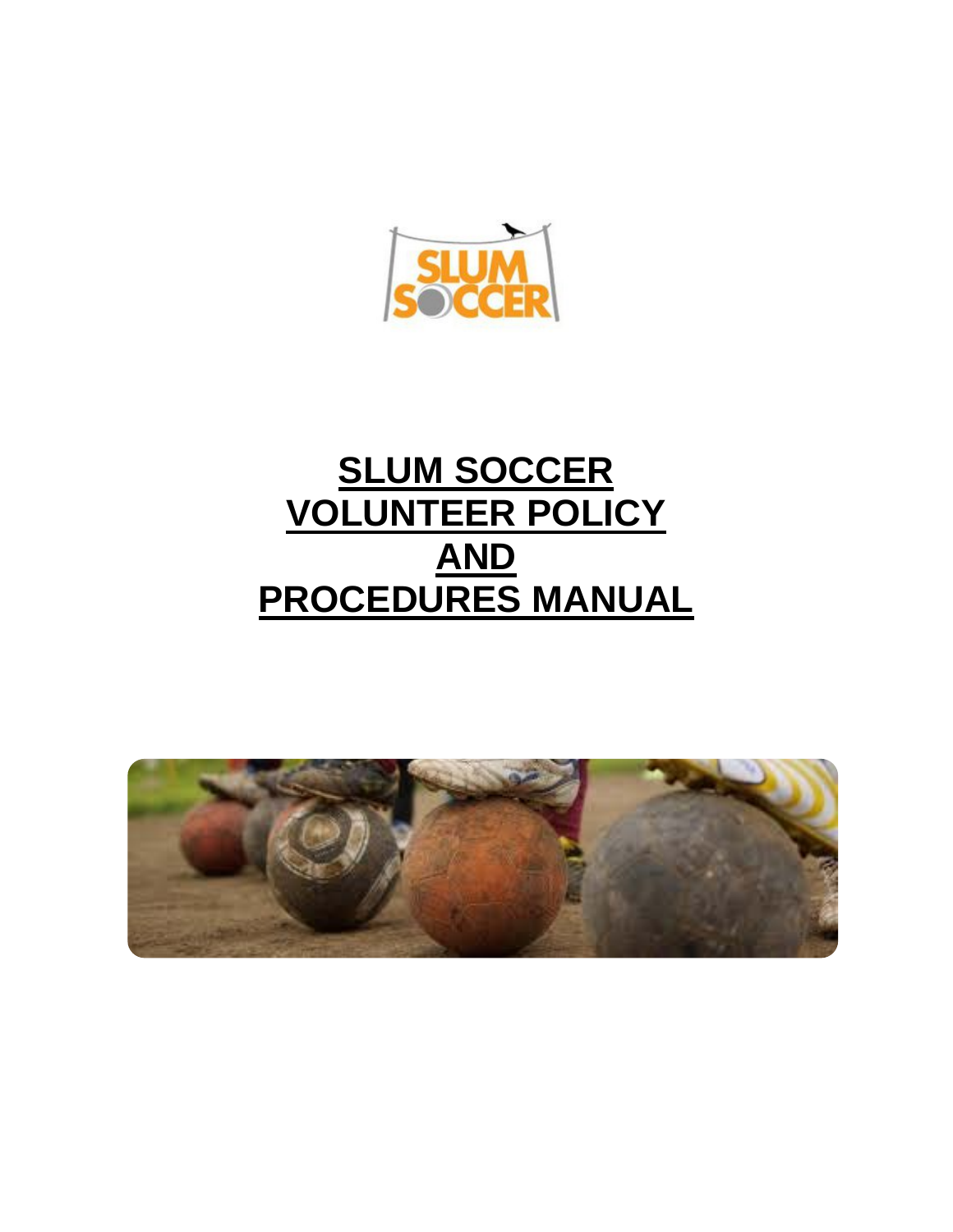

### **Background**

Volunteers have been involved in almost every area of the Slum Soccer's activity since its inception. Traditionally Slum Soccer (hereafter referred to as SS) has attracted people with a range of backgrounds and skills, a shared commitment to the social work and a desire to helpSS achieve its goals.SSrecognizes and values the reciprocal nature of the relationship and is committed toproviding a volunteer program which both:

- Supports SS's work; and
- Meets the expectations and needs of individual volunteers

### **Definition**

In this policy the term "volunteer" refers the formal definition:

*"Formal volunteering is an activity which takes place through not for profit organizations or projects and is undertaken:*

- *to be of benefit to the community and the volunteer;*
- *of the volunteer's own free will and without coercion;*
- *for no financial payment; and*
- *in designated volunteer positions only."*

### **Policy**

1. SS offers a volunteer program which aims to:

- Recruit and maintain a committed group of volunteers;
- Provide volunteers with the level of responsibilities and involvement that meet their expectations;
- Help SS achieve its goals.

2. In order to achieve this, the Volunteer Coordinator is responsible for recruiting, inducting and managing volunteers.

3. The Volunteer Coordinator will maintain a Procedures Manual for Volunteers which details recruitment, induction, training, rights and responsibilities, acknowledgement, dismissal and resignation.

1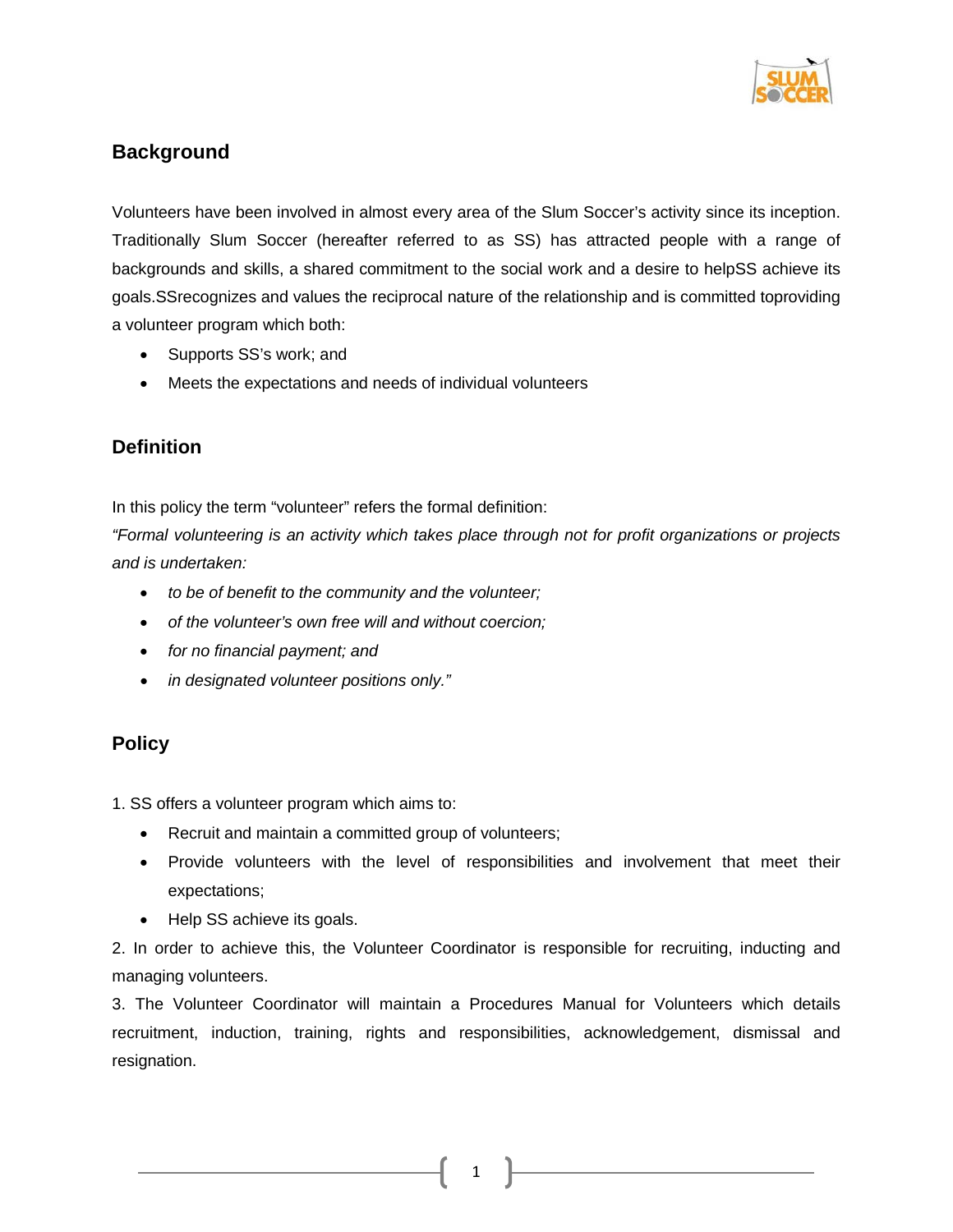

4. In addition, where applicable, volunteers will be covered by, and made aware of, the following general staff policies:

- Equal opportunity
- Sexual harassment
- Acceptable use
- Confidentiality
- Conflict of interest
- Privacy
- Risk management
- Fieldwork health and safety
- Complaint and dispute resolution

# **SLUM SOCCER VOLUNTEER PROCEDURES MANUAL**

## **1. Recruitment**

Volunteers complete a registration form available through the SS website, and email it to [volunteeradmin@slumsoccer.org.](mailto:volunteeradmin@slumsoccer.org) They will receive a response to acknowledge receiptof registration, and confirmation that they will be contacted if a suitable opportunity arises.

### **1.1 Position Descriptions**

When requesting a volunteer, staff should complete a Volunteer Position Description andprovide the following information in writing:

- The staff member's department;
- Their role:
- Background information pertaining to the relevance and need of the volunteer's position;

2

- A list of basic tasks involved;
- Desirable skills required to carry out the position;
- Duration of position and time commitment;
- Name of supervisor.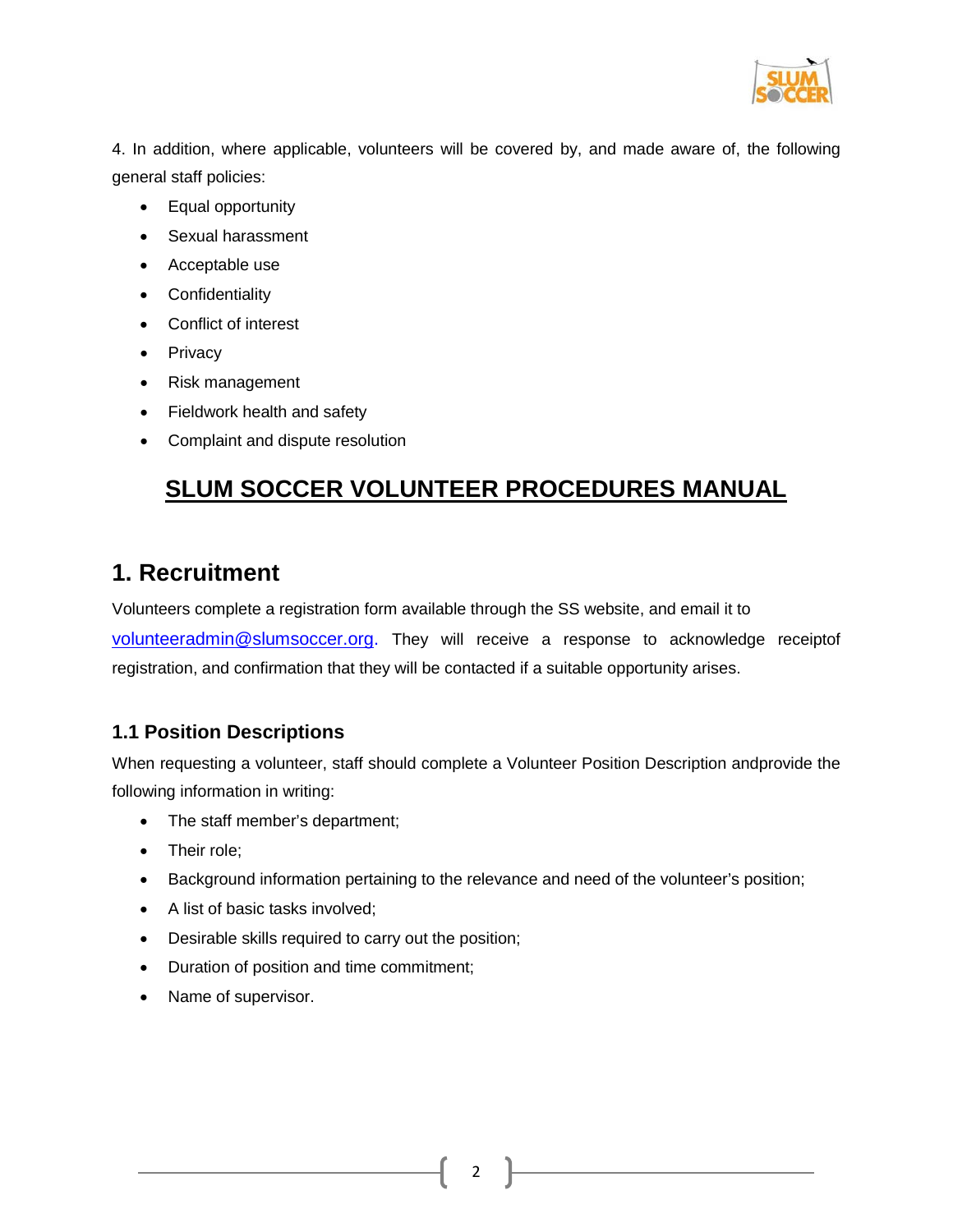

### **1.2 Initial contact**

Volunteer supervisors must provide their volunteers with the Volunteers Orientation Manual.

### **1.3 Registration**

On the return of the registration form, the volunteer's details are entered on the Volunteerdatabase.

#### **1.4 Placement**

When the Volunteer Coordinator receives a position description from a staff member, an e-mailis sent to the appropriate volunteers. Criteria such as state, skills and interest areas are usedwhen sorting the database. Once there is a match, a meeting is arranged for the volunteer totalk directly with the staff supervisor for that position. The purpose of this meeting is for thesupervisor to determine whether the volunteer will be suitable for the position, and for thevolunteer to determine if they would like to take on the position offered. Days and times ofvoluntary work are to be determined at this meeting. If both the supervisor and the volunteerthen wish to proceed with this particular position, the volunteer coordinator is to be informed andan induction process to be carried out.

### **1.5 Induction**

Where volunteers are working in the SS Nagpur center over a period of time, the VolunteerCoordinator will take them through the orientation booklet, 'Welcome to Slum Soccer' explaining thevarious sections.

Volunteers are then given a tour of SS's offices and introduced to all available members ofstaff. Staff to be informed as to the volunteer's duties and who they will be working with.

Thetour to include:

- Accommodations, if any;
- Mess;
- Office;
- Internet facilities:
- Disaster plan assembly points.
- Nearby centers of operations

3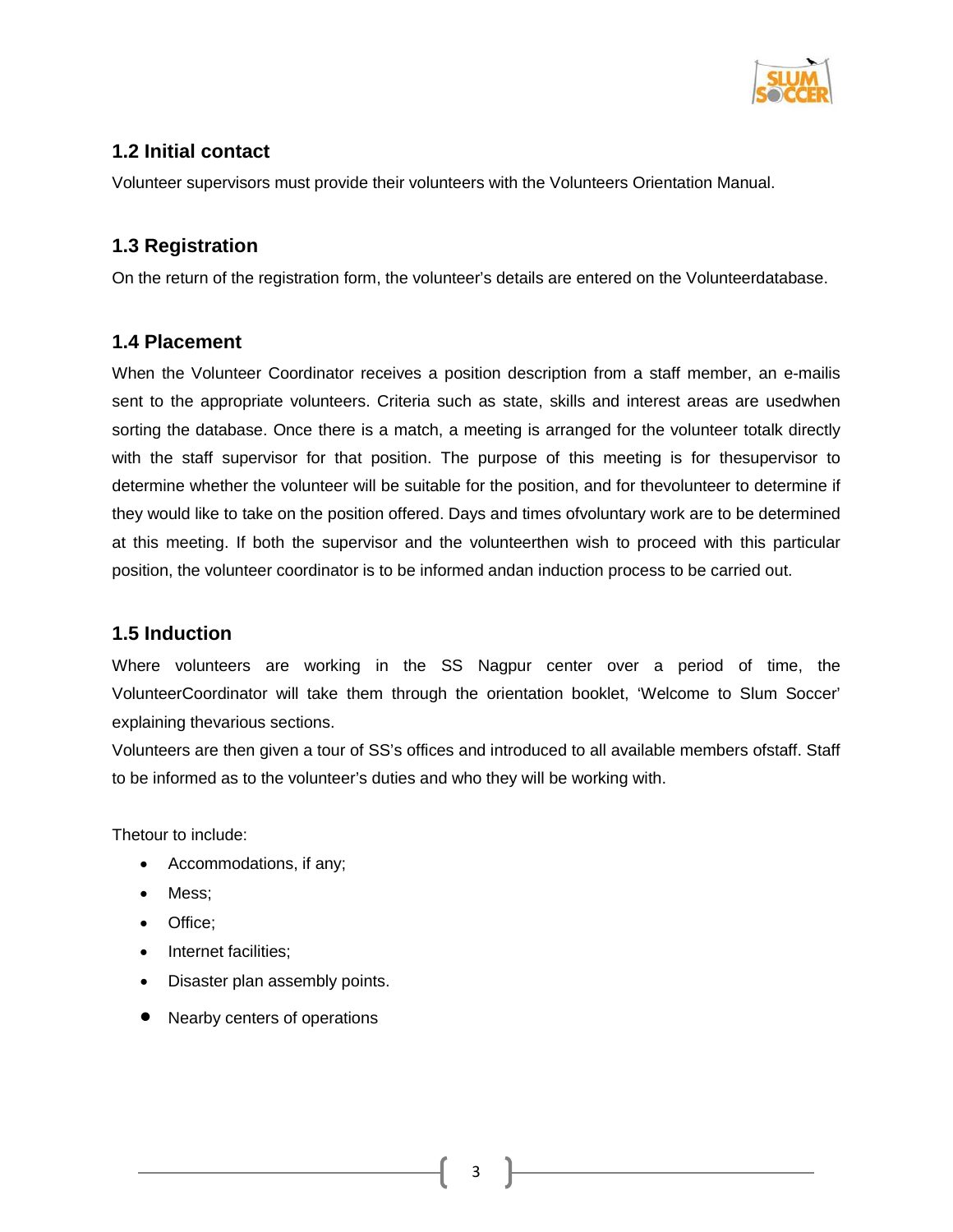

# **2. Rights and responsibilities of volunteer staff**

### **2.1 Rights of Volunteers**

SS Volunteers have a right to:

- Receive adequate information and a clear job description of what is expected and tounderstand why they are doing a task and how it fits into the broader program;
- Be assigned a suitable project, task or job and to say no to tasks they are unable to do, or would rather not do and to ask for a new job;
- To have on the job supervision provided by a designated staff member;
- Receive respect and support from their co-workers as well as recognition and feedback from their supervisor for their work;
- Be reimbursed for out of pocket expenses, providing prior approval is obtained with thesupervisor;
- Be briefed on the broader aspects of SS and discuss with their supervisor whether SS is suited to them or whether they are suited to SS;
- Request a reference from their supervisor when applying for a job, providing thevolunteer has worked at SS for a minimum period of three months;
- Provide feedback, suggestions and recommendations regarding their job or the widerprogram;
- Have access to dispute resolution procedures and to be supported through such aprocess;
- Have their personal details kept in a confidential manner;
- Work in a safe and healthy environment free from harassment, bullying or discrimination;
- Be provided with a place to work and suitable tools and materials;
- Be adequately insured.

### **2.2 Responsibilities of Volunteers**

We ask that our volunteers agree to:

- Be reliable and commit, where possible, to regular day/s and time of work so tasks canbe planned accordingly;
- Keep SS informed of changes of address and phone number;
- Be responsible to and consult with their supervisor;
- To ask for support when needed;
- Agree to do job training necessary to carry out duties as stated in Position Description;

 $4 \parallel$ 

• Abide by any SS policies regarding their work;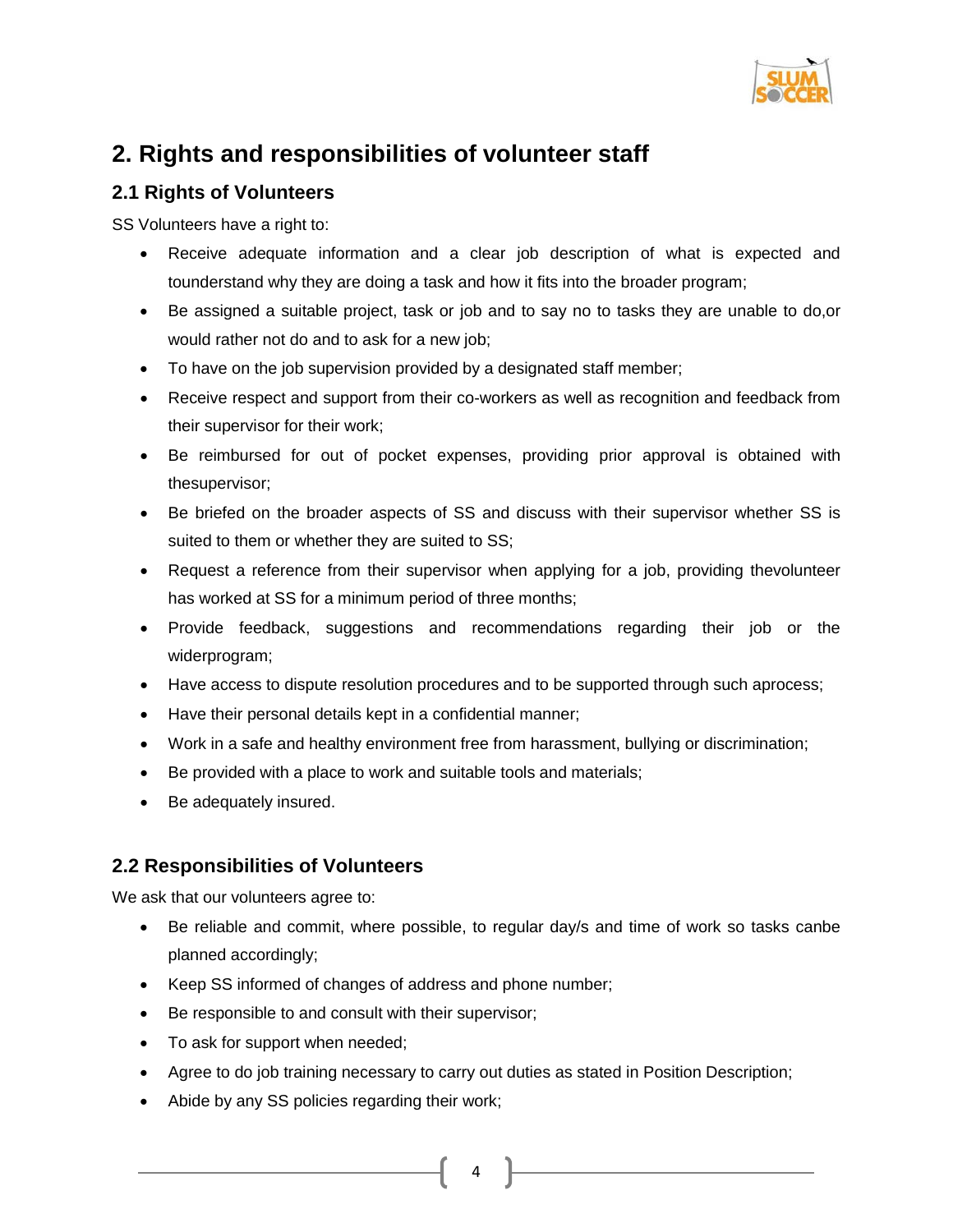

- Appreciate and respect the confidential nature of information that may be acquiredduring course of duties;
- Discuss any grievances or problems with their supervisor. If they remain unresolved speak to the Volunteer Coordinator;
- Not to spend money or order goods on behalf of the SS without prior approval;
- Notify their supervisor or the Volunteer Coordinator if they are no longer able to workwith SS;
- Show enthusiasm, loyalty and belief in the work of the organization;
- Contribute to a safe and healthy environment free from harassment, bullying ordiscrimination;
- Inform SS of any pre-existing medical conditions or special needs that SS should beaware of that might affect the volunteer's ability to undertake certain tasks;
- Report any injury immediately to their supervisor;
- Not smoke in any SSpremises;
- Treat everyone with dignity, courtesy and respect.

### **3. Slum Soccer's commitment to volunteers**

SSrecognizes that volunteers contribute a vast wealth of skills, knowledge and supporttowards the running of SS. SS staff in return is to treat volunteers with respect andsupport. Staff is accountable for volunteers under their supervision and must be present whiletheir volunteers are in the premises. No volunteer should ever be in SS offices unsupervised.

### **3.1 Recognition of volunteers by paid staff**

Volunteers are to be included, where possible, in all relevant staff meetings, discussions and celebrations. Volunteers should be given every opportunity to develop their skills to enhance their own skill base. Long term volunteers (those who have provided regular voluntaryassistance for more than six months) are to be included in staff training sessions wheneverpossible.

### **3.2 Training**

Supervisors are expected to provide adequate training to enable their volunteers to carry outtheir proscribed duties. The supervisors are responsible for their volunteers while they arelearning to use SS equipment and must make themselves available to help when needed.Volunteers are to be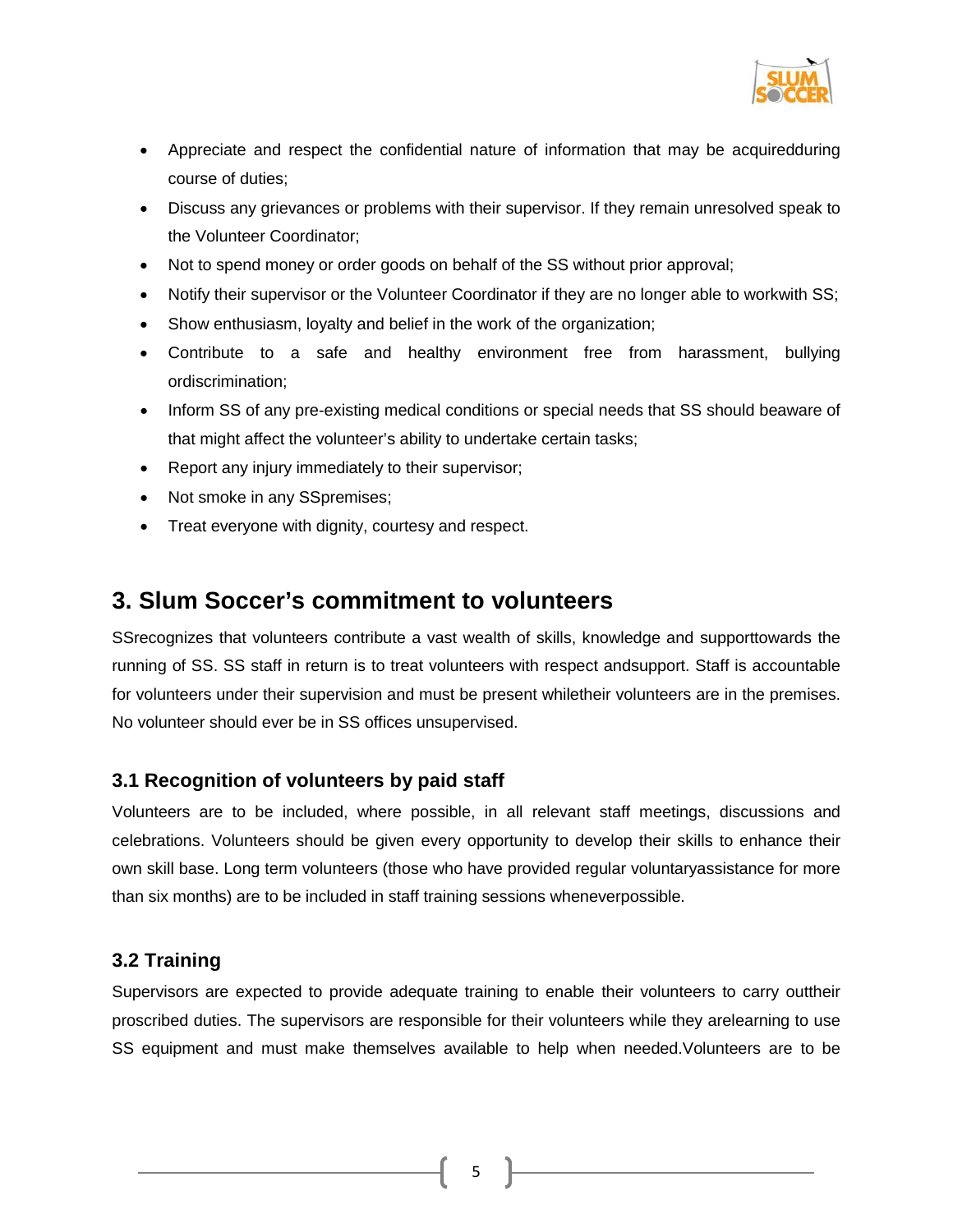

encouraged to develop and expand their personal skills to maintain andenhance SS's effectiveness. Specific training for volunteers will be provided whereappropriate and financially possible.

#### **3.3 Volunteer awards and acknowledgement**

Volunteers who have provided long term support of SS will have their annual anniversariesacknowledged and where possible celebrated. Volunteers' contributions will be highlighted in SS channels whenever possible. Get-togethers will be organized and birthdays recognized.

#### **3.4 Confidentiality**

All information concerning clients, former clients, our staff, volunteers, and financial data, andbusiness records of SS is confidential. "Confidential" means that you are free totalk about SS and about your program and your position, but you are not permittedto disclose clients' names or talk about them in ways that will make their identity known.Noinformation may be released without appropriate authorization. This is a basic component of clientcare and business ethics. The board of directors, staff and our clients rely on volunteer staffto conform to this rule of confidentiality.

SS expects you to respect the privacy of clients and to maintain their personal and financial information as confidential. All records dealing with specific clients must be treated as confidential. General information, policy statements or statistical material that is not identified withany individual or family is not classified as confidential. Staff members are responsible formaintaining the confidentiality of information relating to other staff members and volunteers, inaddition to clients.

Failure to maintain confidentiality may result in termination of your employment, or other correctiveaction. This policy is intended to protect you as well as SS because in extremecases, violations of this policy also may result in personal liability.

#### **3.5 Occupational Health and Safety**

SS is committed to providing a safe work place for all staff and volunteers and in return askthat volunteers accept their responsibility to work safely. This means working intelligently, withcommon sense and foresight.All volunteers are asked to fill in the Volunteer Sign-in book at reception to indicate theirpresence in the building. This is especially important in case of evacuation. To aid safety,volunteers must always work under supervision and should never be in SS premises whentheir supervisor is not present.Smoking is not permitted in any SSpremises.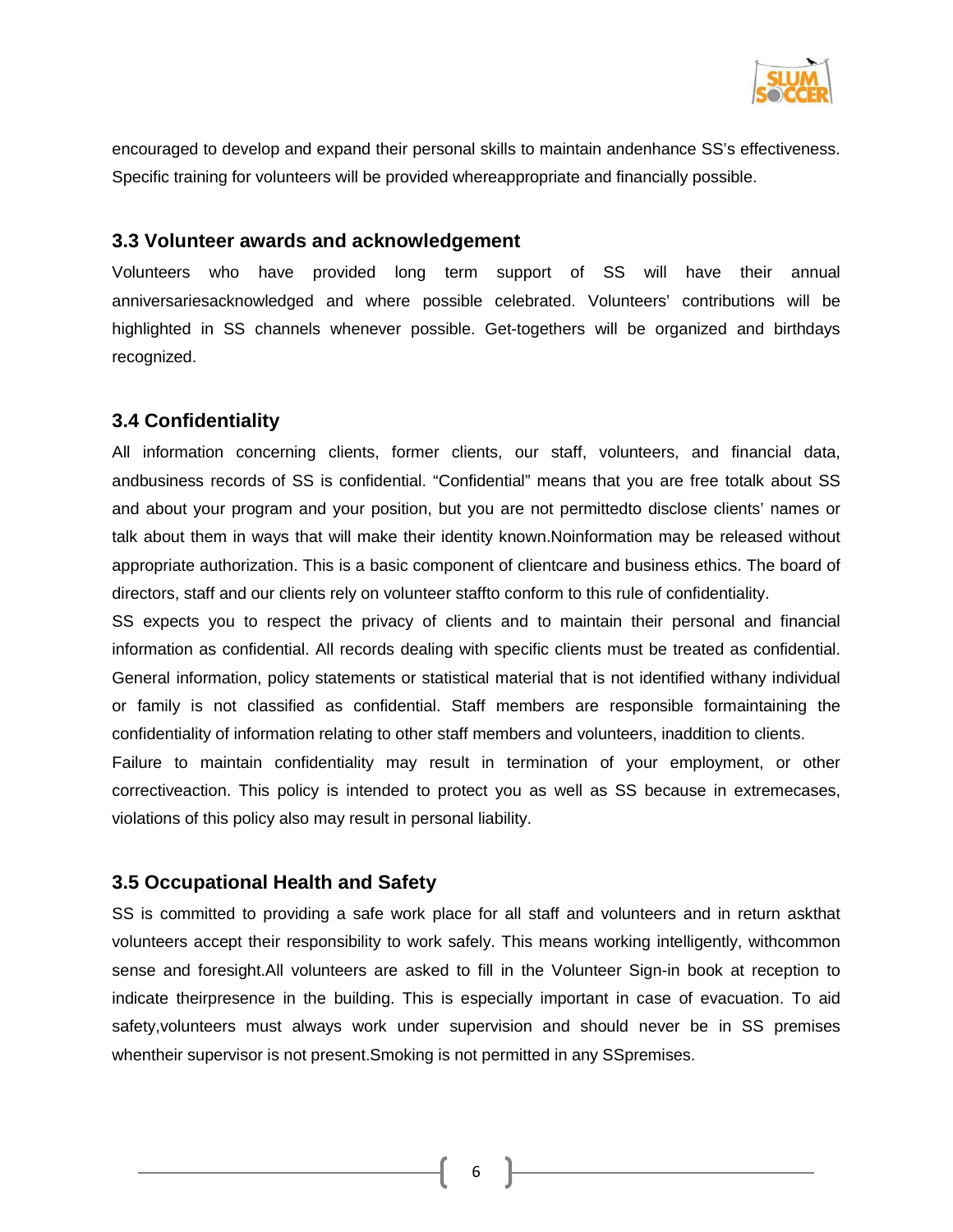

Volunteers are to report any injury immediately to their supervisor who should then refer thematter to the Volunteer Coordinator or the Human Resources Coordinator.

 $\overline{1}$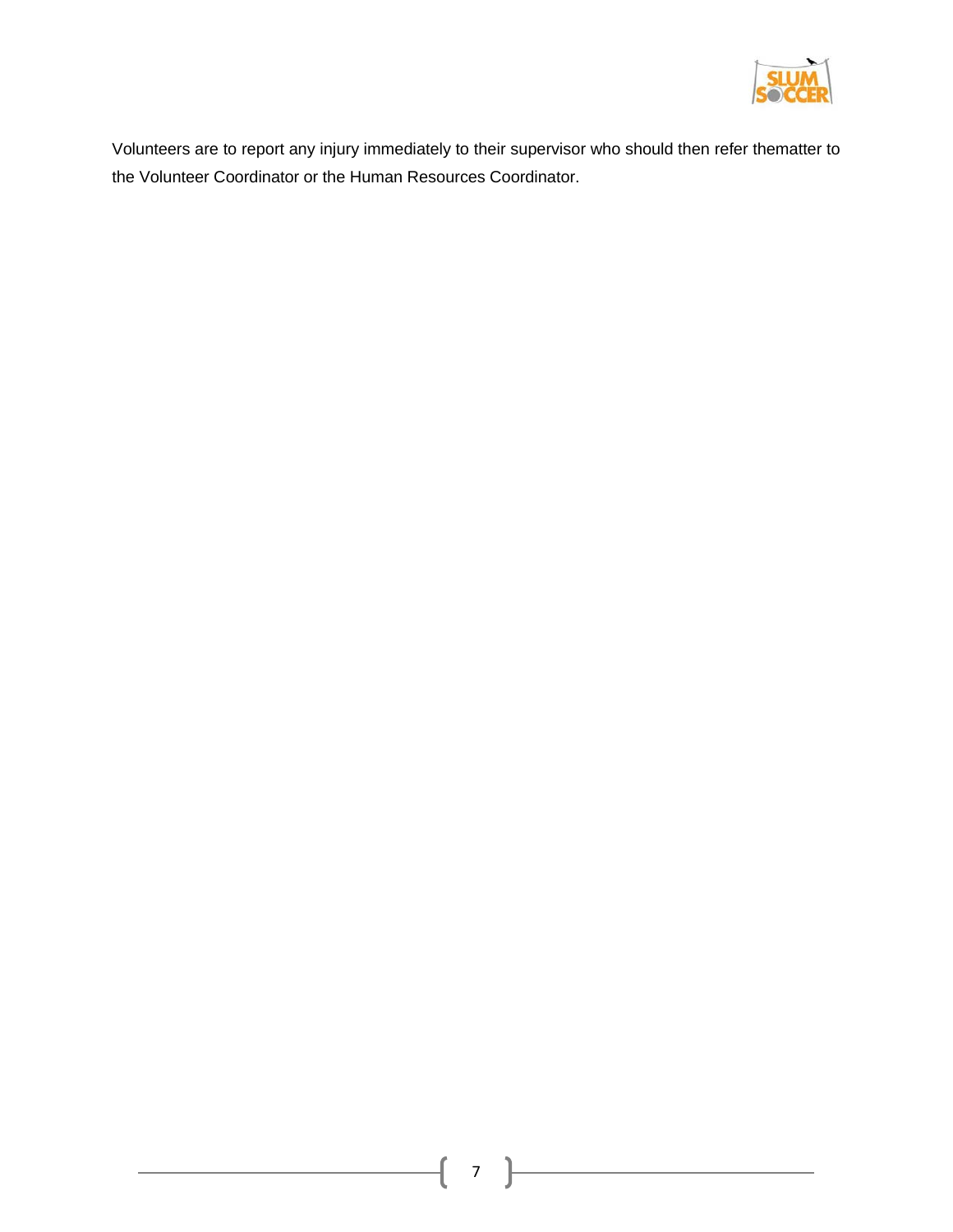

# **4. Internships**

SS's ability to take interns is, like with other volunteers, dependent on whether or not there areappropriate opportunities available.Potential interns are asked to provide:

- Their course details University, degree and how far into the course they are.
- Necessary requirements as defined by their university in order to fulfill an internship. Weneed to know if they need to be in the office for a minimum number of hours (which maydetermine whether or not we can take them on) or if they need to simply work aminimum number of hours on a project (which means they can complete the internshipremotely).
- Necessary requirements of their supervisor i.e. many internships require asummary or evaluation to be completed by the placement supervisor.
- CV or details of any relevant work experience.
- Contact details for their course coordinator or supervisor.

Once the above information is received the Volunteer Coordinator will speak to relevant staffmembers to ascertain whether or not they have a suitable project and whether or not they can take on an intern. The supervisory duties involved will be explained (i.e. the staff member mayhave to complete and evaluation report at the conclusion of the internship).In most cases SS is not able to provide payment or accommodation, although we may be ableto provide some assistance in obtaining accommodation.

### **5. Intellectual Property and Confidentiality**

The intellectual property in an employee or volunteer's work belongs to SS and cannot beused or sold without the permission of SS. All confidential records, documents and otherpapers, together with any copies of extracts thereof, made or acquired by an employee orvolunteer in the course of their work shall be the property of SS and must be returned to SS on finishing working for SS. Where appropriate, with permission of the manager or supervisor,employees and volunteers may take copies of their work with them when they leave.

### **6. IT Acceptable Use**

All ICT equipment users are obligated to use these resources responsibly, professionally,ethically and lawfully. This is a summary of obligations under this policy.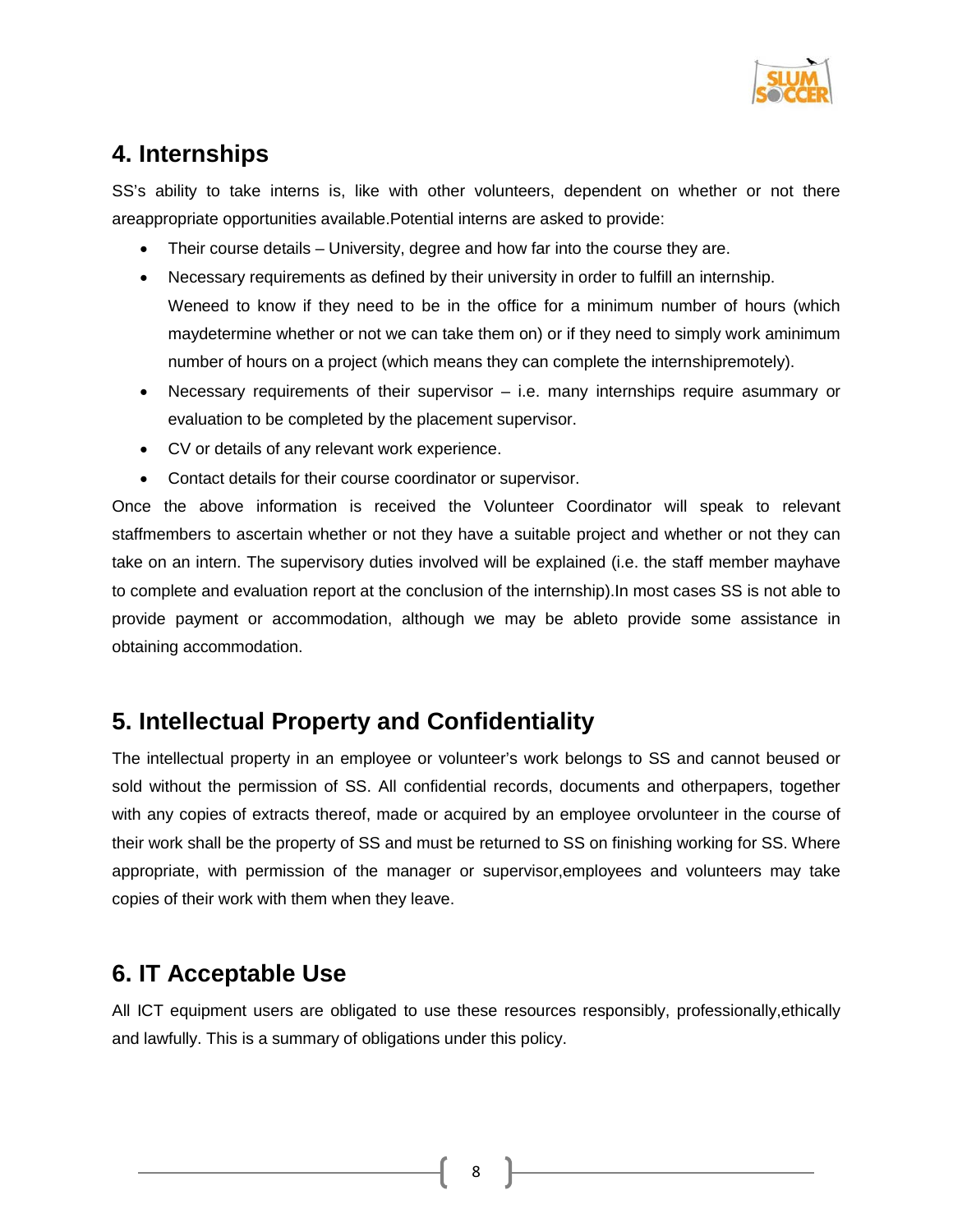

- I will not use SS's ICT equipment for any unlawful activity, any activity in conflict with SS's interest, or activities not related to performance of my work(other than limitedpersonal use as allowed by clauses 3 and 13 of this policy).
- Wherever necessary, I agree to use a strong password, and change it significantly when it expires.
- I will keep my password confidential. I will inform the ICT Coordinator or Helpdesk staffimmediately if a password is lost, stolen or compromised.
- To minimize the risk of virus infections, I will not download or open files or attachments from sources outside the organization (arriving via e-mail, Web, floppy, CD, memorykey,) unless they are relevant to my work. I will just delete unsolicited e-mail that is notrelevant to my work.
- I will do my best to remain vigilant and appropriately skeptical of virus, spam andfraudulent e-mails that attempt to entice people into activating a virus or entering amalicious website. I will just delete these.
- I will use SS's systems in a safe and sustainable way, taking care to minimize the useof energy and consumables. I will take care to minimize the risk of RSI, take breakswhen RSIguard advises, and notify SS's Human Resources Manager if I have anyhealth or safety concerns.
- I will use e-mail in accordance with SS's communications guidelines and policies.
- I will not attempt to change system configurations or disable the systems in any way.
- I will not install any software onto any computer belonging to SS.
- I will not attach any unauthorized computer or device to the network.
- I will conduct online transactions on ACF's behalf securely in accordance with theGuidelines for online transactions below.

# **7. Conflicts Of Interest**

For purposes of this guideline, a conflict of interest exists when (a) a person has an interestseparate from that of SS that influences, or could reasonably be supposed to influence, theirdecision-making or the performance of their duties at SS; (b) there is an appearance of suchan interest; or (c) a person improperly uses SS resources or their position at SS. Where a volunteer perceives that a situation oractivity poses a potential conflict of interest, they shall declare it in one of the following ways, asappropriate: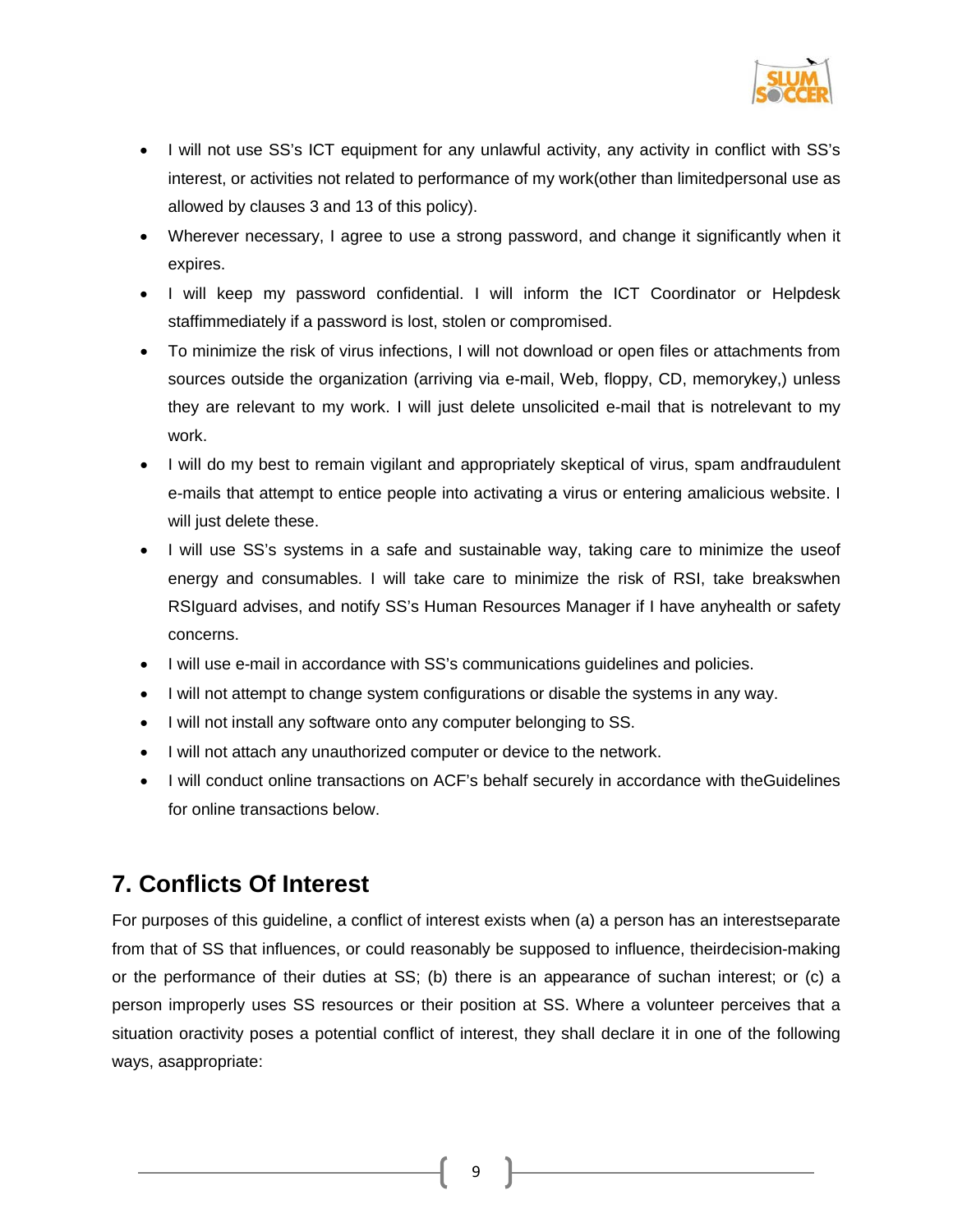

- a) Where a conflict is identified in the course of a meeting, the person shall disclose theexistence of a conflict immediately. The person may, but is not required to, disclose thenature of the conflict to the other participants in the meeting. The person shall, as soonas practicable, disclose the nature of the conflict to their relevant supervisor. Until suchdisclosure is made, the person shall not take part in any decision or activity relating to orarising from that conflict.
- b) Where a conflict is identified by a volunteer outside a meeting, that person shall notifythe relevant supervisor immediately.
- c) Where a previously disclosed conflict becomes relevant to a specific decision or activityin which a volunteer is involved, that person shall again disclose the conflict.
- d) Where a volunteer has a question whether a conflict exists, that person shall notify therelevant supervisor immediately. The relevant supervisor will determine (after consultinglegal counsel, at their discretion) whether a conflict exists.

In the event of a conflict involving a volunteer, that person's relevant supervisor may determinethat the person shall not take part in any decision or activity relating to or arising from thatconflict, or may attach conditions to further involvement.

### **8. Inappropriate Behavior and Volunteer Dismissal**

All paid staff and volunteers are expected to act in a suitable manner at all times. At SS weprovide a positive and safe work environment and expect all staff and volunteers to upholdthese standards. Certain rules of conduct and behavior apply as this ensures a harmoniouswork environment for all concerned. Volunteers are to be treated with the same respect as paidstaff and the policy for terminating the involvement of volunteers is the same.If any volunteer behaves in a manner that is dangerous, harmful, contrary to SS's ethical orenvironmental policies or otherwise inappropriate, dismissal may take place immediately. Suchmisconduct includes but is not limited to the following:

- Abuse, rudeness or other behavior which is unacceptable, or which in the opinion of SS, is likely to injure the reputation, business or standing of SS;
- Neglecting your duties;
- Acts of dishonesty;
- Drunkenness or any other drug-induced behavior;
- Failure or refusal to carry out the reasonable and lawful directions of SS and its
- managers and supervisors;
- Any act or threat of violence towards fellow employees, managers or supervisors;